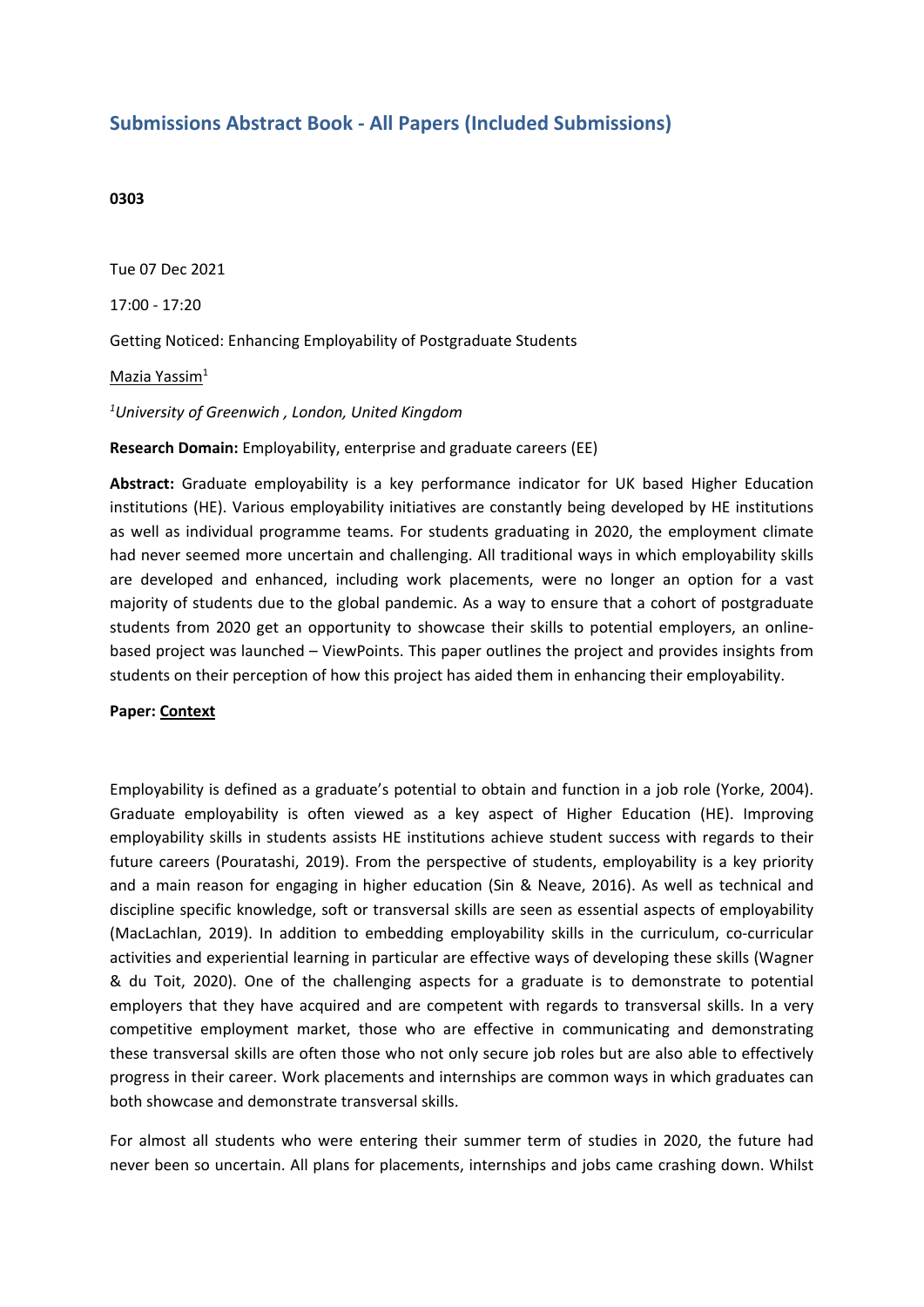some businesses pivoted rapidly and enabled remote placements and jobs, most were not equipped to do this. Discussions with <sup>a</sup> cohort of postgraduate marketing students in the Faculty of Business made it clear that students' offers of placements and internships were either withdrawn or that companies were not able to take on placement students. Most students, rightly, felt that in such <sup>a</sup> catastrophic time this was one more strike against their future career plans. They were very concerned about how they can stand out in the employment market which is only likely to be even more challenging as the world navigated its way through the pandemic. As <sup>a</sup> response to these concerns from students, ViewPoints was launched in May 2020.

ViewPoints is <sup>a</sup> LinkedIn based blog forum where students of the MA Marketing Suite of programmes share their thoughts and learning with the professional community. The aim of the project was to enable students to showcase their skills to potential employers and develop <sup>a</sup> professional network. Students have opportunities to get involved with ViewPoints in the roles of project management, content creation, and leads of special interest series.

LinkedIn was chosen as the primary platform for its professional and career networking opportunities. Sister platforms of Instagram and TikTok are now being used by the project in response to evolving opportunities provided by these platforms in relation to employability.

## **Methodology and Findings**

Using <sup>a</sup> qualitative research methodology, 6 students involved in the project through various roles were interviewed to understand how they perceived this project in terms of enhancing employability. Thematic analysis of the data revealed that students felt that the project helped them:

- Develop skills to manage conflicts within and between teams
- Gain <sup>a</sup> better understanding of managing social media accounts including using data to make decisions
- Improve their writing skills
- $\bullet$ Build networks with potential employers

## **Limitations and Future Directions**

ViewPoints has only been in existence since May 2020 and the project is still evolving. As the project grows over the coming years, more student and graduate feedback will help gain <sup>a</sup> better understanding of the longer-term impacts of the project. In addition, feedback from employers would help identify how ViewPoints should be improved to maximise impact.

At present, only <sup>a</sup> small number of motivated students engage with ViewPoints and ways to encourage more students to get involved is needed. One of the ways this could be done is to find ways to embed engagement with ViewPoints in student assessment regimes. More involvement from the alumni community with ViewPoints will also enhance networking opportunities for students as well as increasing the visibility of students to <sup>a</sup> wider group of potential employers.

## **Conclusions**